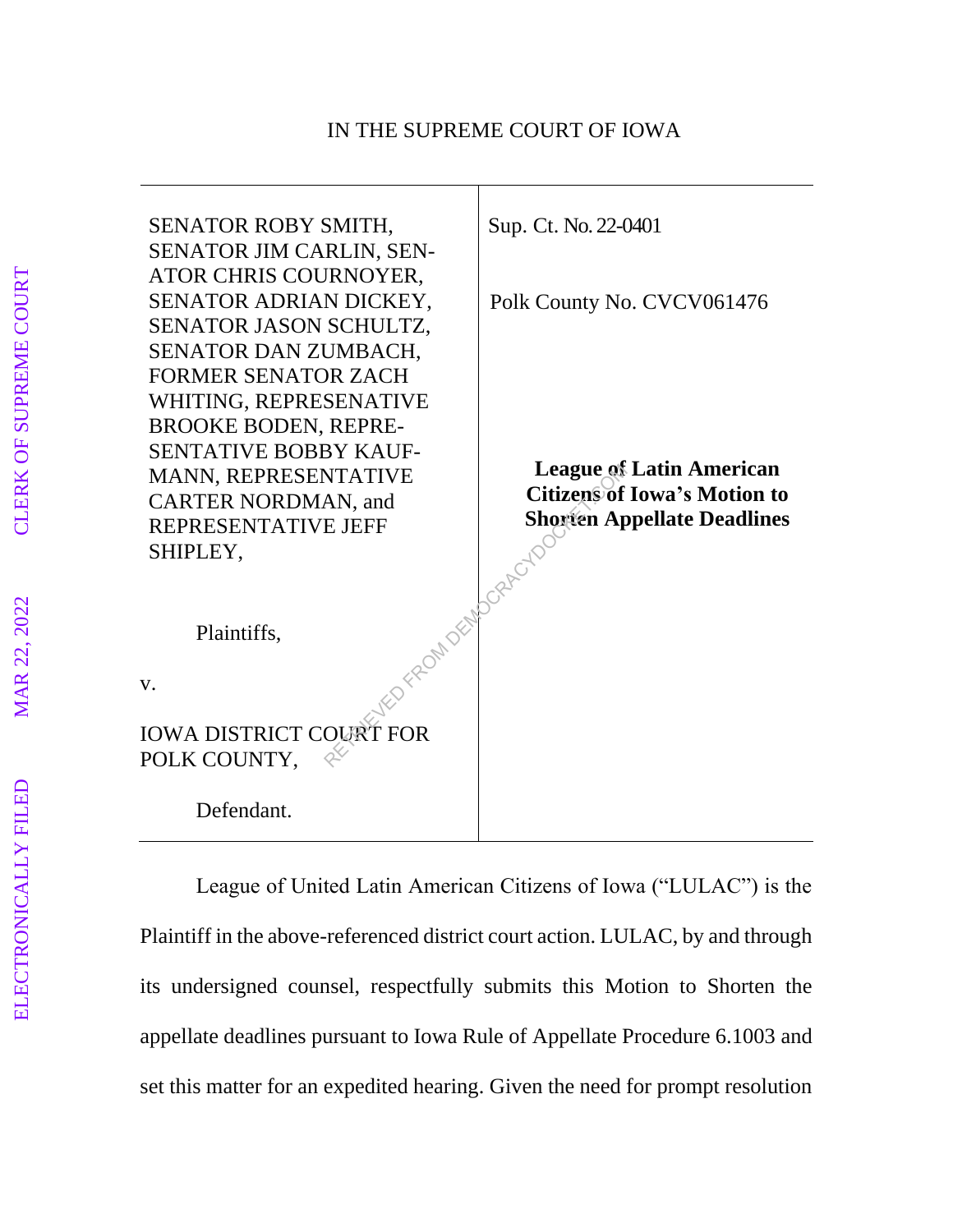of the underlying district court action with sufficient time to conduct the trial and implement any relief before the November 2022 general election, LULAC requests a shortened briefing schedule with the opening brief of Senators Roby Smith, Jim Carlin, Chris Cournoyer, Adrian Dickey, Jason Schultz, Dan Zumbach, former Senator Zach Whiting, and Representatives Brook Boden, Bobby Kaufman, Carter Nordman, and Jeff Shipley (the "Legislators") due on or before April 8, 2022, LULAC's opposition brief due on or before April 18, 2022, the Legislators' reply due on April 22, 2022, and oral argument to follow shortly thereafter. The Legislators oppose this request.

## **ARGUMENT**

This case involves a constitutional challenge to Senate File 413 (2021) and Senate File 568 (2021), two omnibus election bills passed in the 2021 legislative session. LULAC contends that the challenged bills violate the Iowa Constitution by imposing unjustified burdens on the right to vote and intentionally discriminating against Iowa voters based on their political views or affiliations, among other constitutional defects. Since LULAC filed this case on March 9, 2021, the original parties to the underlying district court case have moved expeditiously to ensure a trial and resolution of this matter in advance of the November 2022 general election. To that end, the Polk County District Court originally set trial in this matter to begin on March 14, 2022, The Legislators oppose this red<br>
REGUMENT<br>
REGUMENT<br>
Nes a constitutional challenge to Section<br>
(2021), two omnibus election bill<br>
ULAC contends that the challenged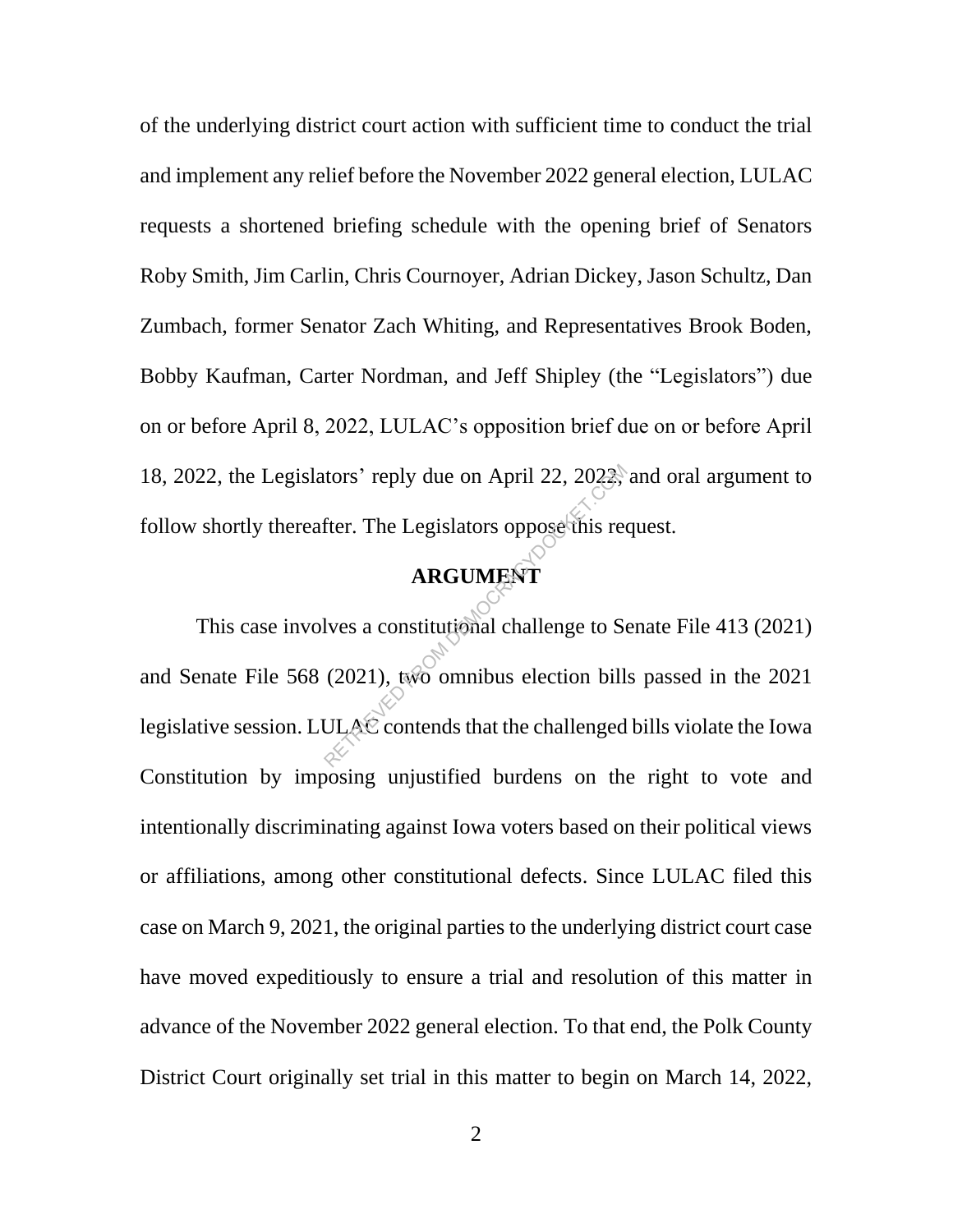and for the last eight months the original parties to the underlying district court case proceeded under an abbreviated discovery schedule to prepare this matter for the March trial. Despite the parties' efforts to litigate this matter expeditiously, the Legislators have resisted critical discovery; as a result, the parties cannot conduct trial on a full record until this appeal is resolved.

The district court has offered new trial dates in 2022 that would allow the court to issue a ruling in advance of the November 2022 general election. However, this appeal must be expedited in order to permit a trial with all of the evidence to which the district court has held LULAC is entitled.

Further delay threatens irreparable harm to LULAC, its members, and voters across the State. The underlying litigation implicates the fundamental constitutional rights of Iowans and the voting rules that will govern the November election. Expedited briefing of the narrow legislative privilege dispute before this Court—and timely resolution of the important constitutional questions before the district court—is critical to ensure that all eligible voters can exercise their constitutional rights come November. Similar concerns have led this Court repeatedly to expedite appeals in election-related matters, and on significantly faster timelines than what LULAC seeks here. *See, e.g.*, *LULAC v. Pate*, No. 18-1276 (Iowa 2018) (granting interlocutory appeal in voter identification dispute on August 1, and I must be expedited in order to per<br>
in the district court has held  $EULAC$ <br>
threatens irreparable harm to  $LULAC$ <br>
te. The underlying litigation implic<br>
of Iowans and the voting rules<br>
Expedited briefing of the narrow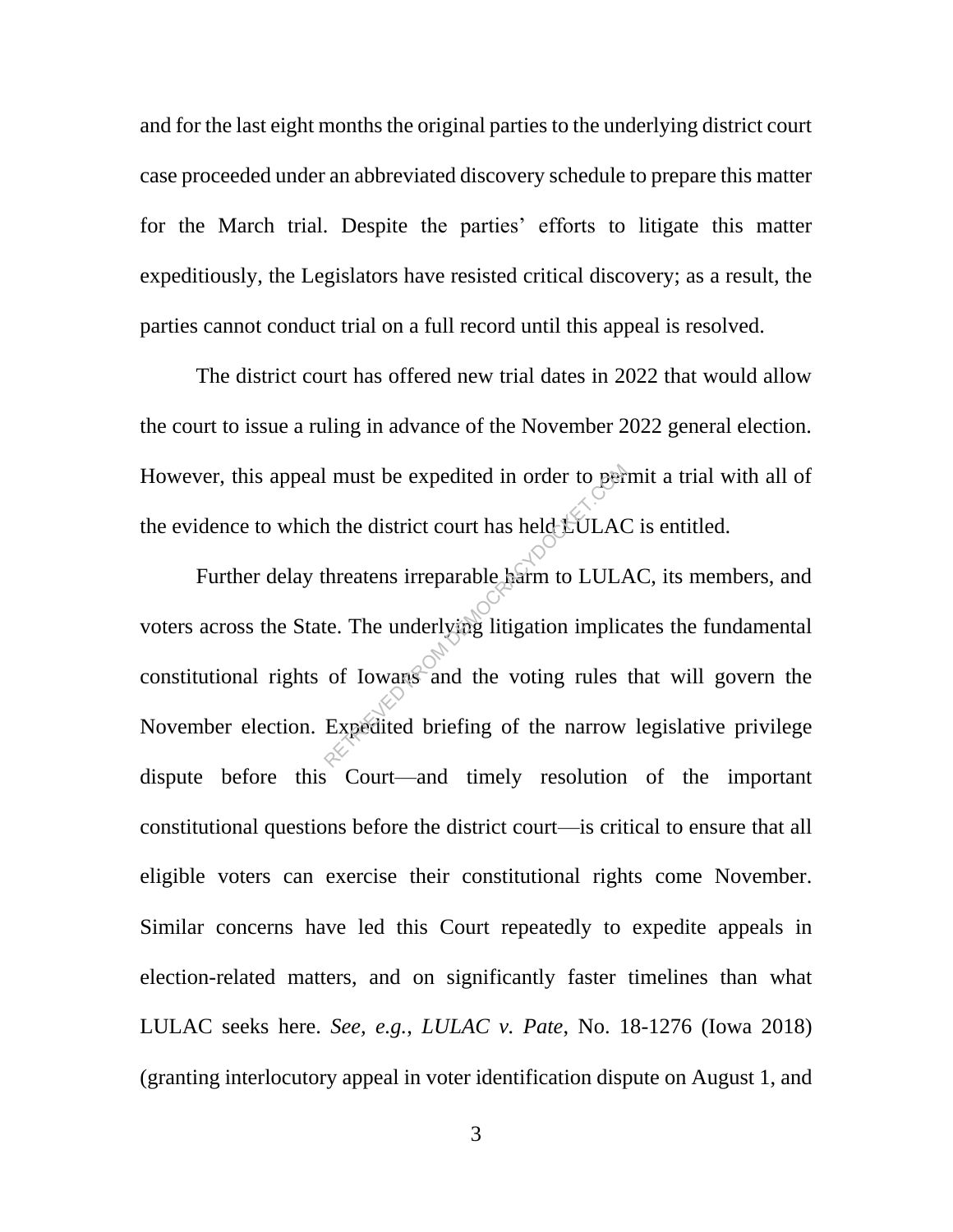ordering briefing to be completed by August 7 and oral argument on August 9); *Chiodo v. Section 43.24 Panel*, No. 14-0553, 846 N.W.2d 845 (Iowa 2014) (granting expedited appeal in ballot access dispute on April 3, and ordering appellant's brief to be filed by April 4 and oral argument on April 9).

Finally, this appeal is well suited for expedited consideration. It presents narrow legal questions, a scant record, and no significant factual disputes. A more traditional schedule could extend this appeal for several months, which is significantly more time than the parties need to brief the limited issues before the Court. *See* Iowa R. App. P. 6.1501.<sup>1</sup> In sum, good cause supports LULAC's Motion, and, as a practical matter, the legal issues raised in the Legislators' appeal can be adequately presented and considered by this Court on an expedited basis. mificantly more time than the part<br>the Court. See Iowa R. App. P. 6<br>AC's Motion, and, as a practical m<br>ors' appeal can be adequately pres<br>xpedited basis.<br>**CONCLUSION** 

## **CONCLUSION**

For these reasons, LULAC requests that this Court grant its Motion and order the Legislators to file their opening brief by April 8, 2022, with LULAC's opposition brief due on or before April 18, 2022, the Legislator's reply due on April 22, 2022, and oral argument to follow shortly thereafter.

<sup>&</sup>lt;sup>1</sup> Indeed, this Court already recognized the need for expedited consideration in this matter by shortening the briefing deadlines for the Legislators' petition for a writ of certiorari, *see* Order (March 9, 2022), and granting certiorari two days after the parties completed briefing, *see* Order (March 16, 2022).